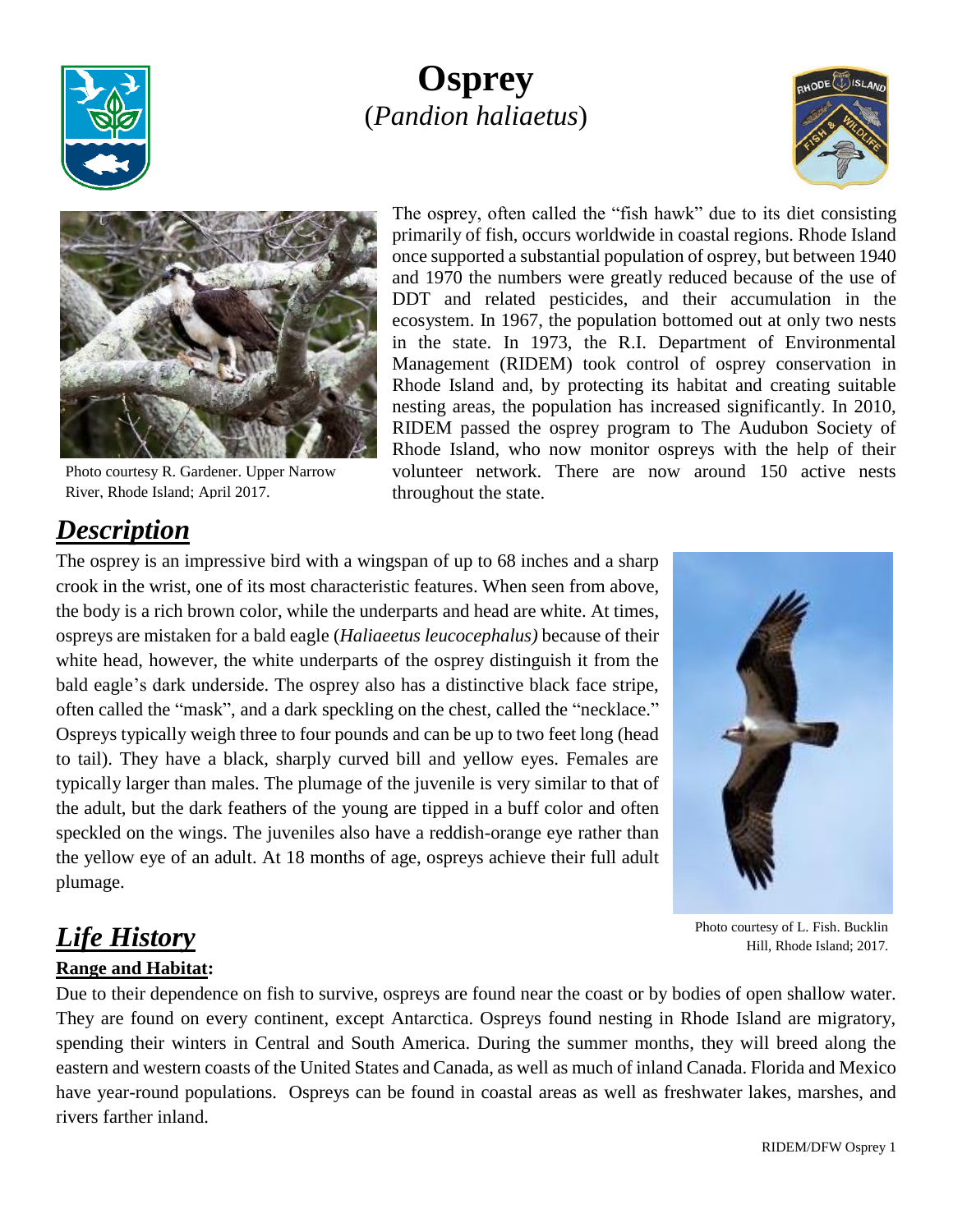

Photo courtesy of the US Fish & Wildlife Service. William L. Finley National Wildlife Refuge, Oregon.

#### **Food Habits:**

Ospreys prey almost exclusively on fish (both saltwater and freshwater), hovering above the water at heights up to 150 feet before diving feet first into the water to grab their prey. They will submerge their bodies fully under water, but they are extremely buoyant and will rarely go more than a meter down. Their talons are specially adapted with spicules (small, raised barbs) to grip slippery fish without dropping them. Ospreys may also be seen catching snakes, eels, or frogs. Bald eagles and great blackbacked gulls will often chase osprey to steal their prey.

#### **Reproduction:**

Ospreys migrate to their breeding grounds between March and April, and stay until August. The typical osprey nest is constructed of large sticks on a high perch over water or land which provide the birds with a high elevation, and an unobstructed view of their surroundings. Today, osprey nests can often be seen on electric poles or man-made platforms. The interior of the nest is lined with algae, bark, grass, and sometimes plastic. Ospreys mate for life and frequently return to the same nesting site each year. They will continue to add materials to their nest each breeding season, resulting in nests up to ten feet high and weighing several hundred pounds.

Females lay an average of three eggs in April, which she incubates for about 38 days. Males may contribute to incubation, but are primarily responsible for providing their mates with food. Eggs usually begin to hatch in late May, after which females care for the young while the males continue to bring them food. The young ospreys fledge after about 50 days, but continue to depend on their parents for another eight weeks. The young ospreys will remain at their wintering ground



Photo courtesy of J. Bishop. Hazard Nest, R.I.; May 2017.

for two to three years before returning to their northerly breeding grounds when they are sexually mature. Ospreys typically become sexually mature after three years, although after two years they may make a practice attempt at nest building.

### *Regulatory Status*

Between 1940 and 1970, the osprey population dramatically declined due to the use of DDT. Similar to the bald eagle, concentration of this contaminant occurred through the food chain, passed from insect to fish to raptor. The pesticide could not be readily broken down once inside the body, and would become lodged within fat cells. This contamination reduced the ability to mobilize the calcium to produce strong eggshells. The eggs then laid by the osprey had shells too thin for successful incubation, and would often break under the weight of the female. Within 30 years, the number of active nests between New York City and Boston decreased by 85%. In 1972, the osprey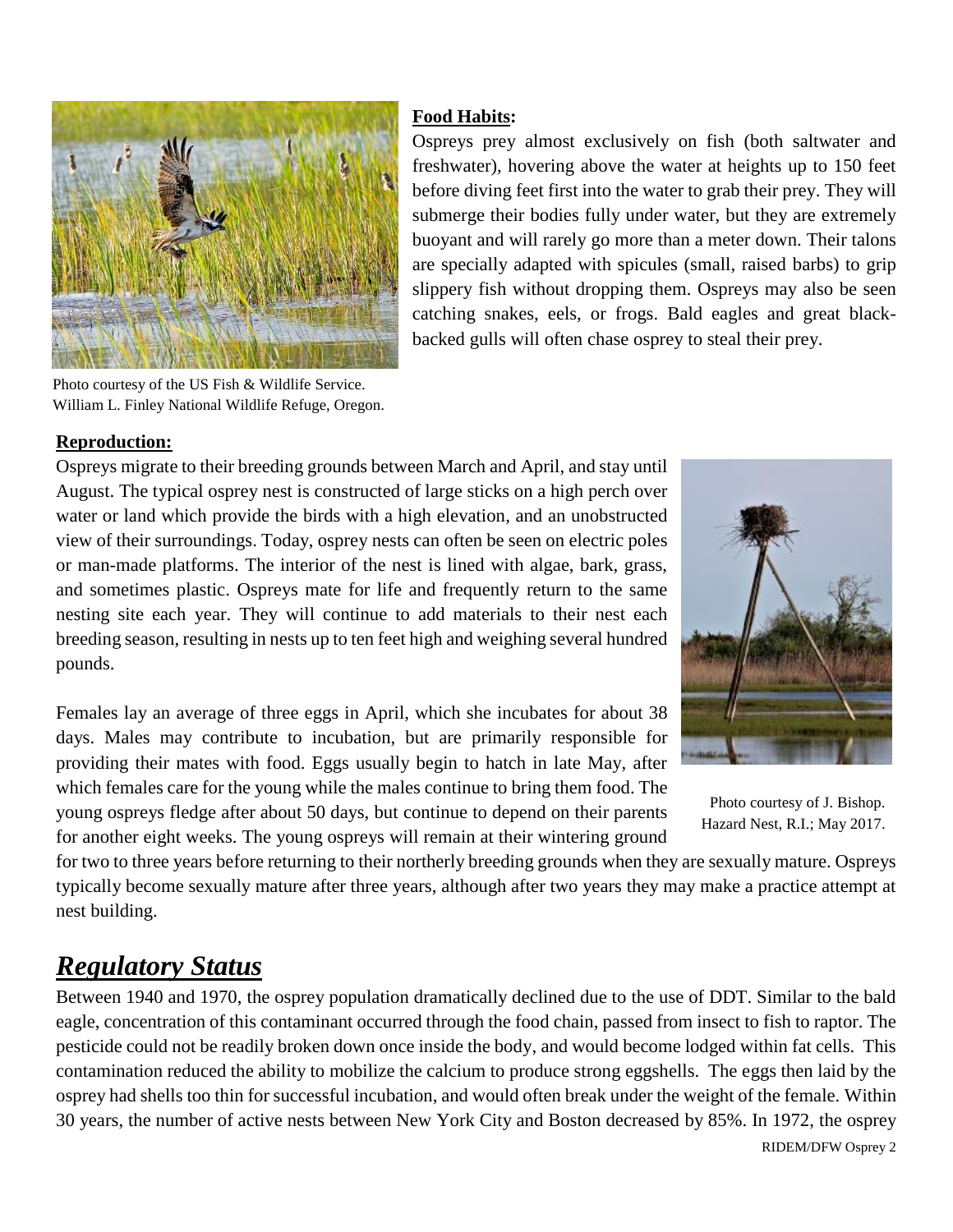was listed as an Endangered Species by the U.S. Fish and Wildlife Service. DDT was banned in the United States in 1972, and since then the osprey population has greatly increased. The osprey was downgraded to Threatened in 1983, and then to a Species of Special Concern in 1999. Today, ospreys are still federally protected under the Migratory Bird Treaty Act.

The Migratory Bird Treaty Act (16 U.S.C. 703-712) makes it illegal for anyone to take, possess, import, export, transport, sell, purchase, barter, or offer for sale, any migratory bird, or the parts, nests, or eggs of such a bird.

## *Rhode Island Monitoring Program*

The Audubon Society of Rhode Island (ASRI) has been leading the osprey monitoring program since 2010. The program was first created by RIDEM in 1977, with the goal of recording the breeding success of ospreys to document their recovery from the detrimental effects of DDT. Each summer, during osprey breeding season (April - August), ASRI enlists volunteers to monitor over 250 nests throughout the state. Volunteers for the osprey monitoring program identify new nests, photograph behaviors, document nest sites, and observe the number of chicks and their behavior. This information provides biologists with a population estimate, an estimate of fecundity (number of offspring), and helps provide evidence about the general trend of the population. From these monitoring efforts, there is evidence that the osprey population in Rhode Island is increasing.



Number of osprey active nests, successful nests, and fledged young in Rhode Island from 1977-2017. Data courtesy of the Audubon Society of Rhode Island. No data collected in 2009.

2017 Status of osprey nests in Rhode Island. Data courtesy of the Audubon Society of Rhode Island.

If you are interested in learning more information about the osprey monitoring program or would like to volunteer, please visit www.riosprey.info.

#### *Ospreys as Bioindicators*

By observing the Rhode Island osprey population, biologists can glean important information about local ecosystems. Ospreys are a bioindicator, meaning their presence in an ecosystem can indicate its "health", that is, an ecosystems condition and qualitative status. As an apex predator, ospreys are sensitive to contaminants that magnify through the food chain (biomagnification). Those contaminants which infect the food sources of the fish, and thus the fish themselves, then affect the ospreys, and in greater concentrations. These contaminants can be more readily tested and detected in this observable species, than by more intensive methods of analyses.